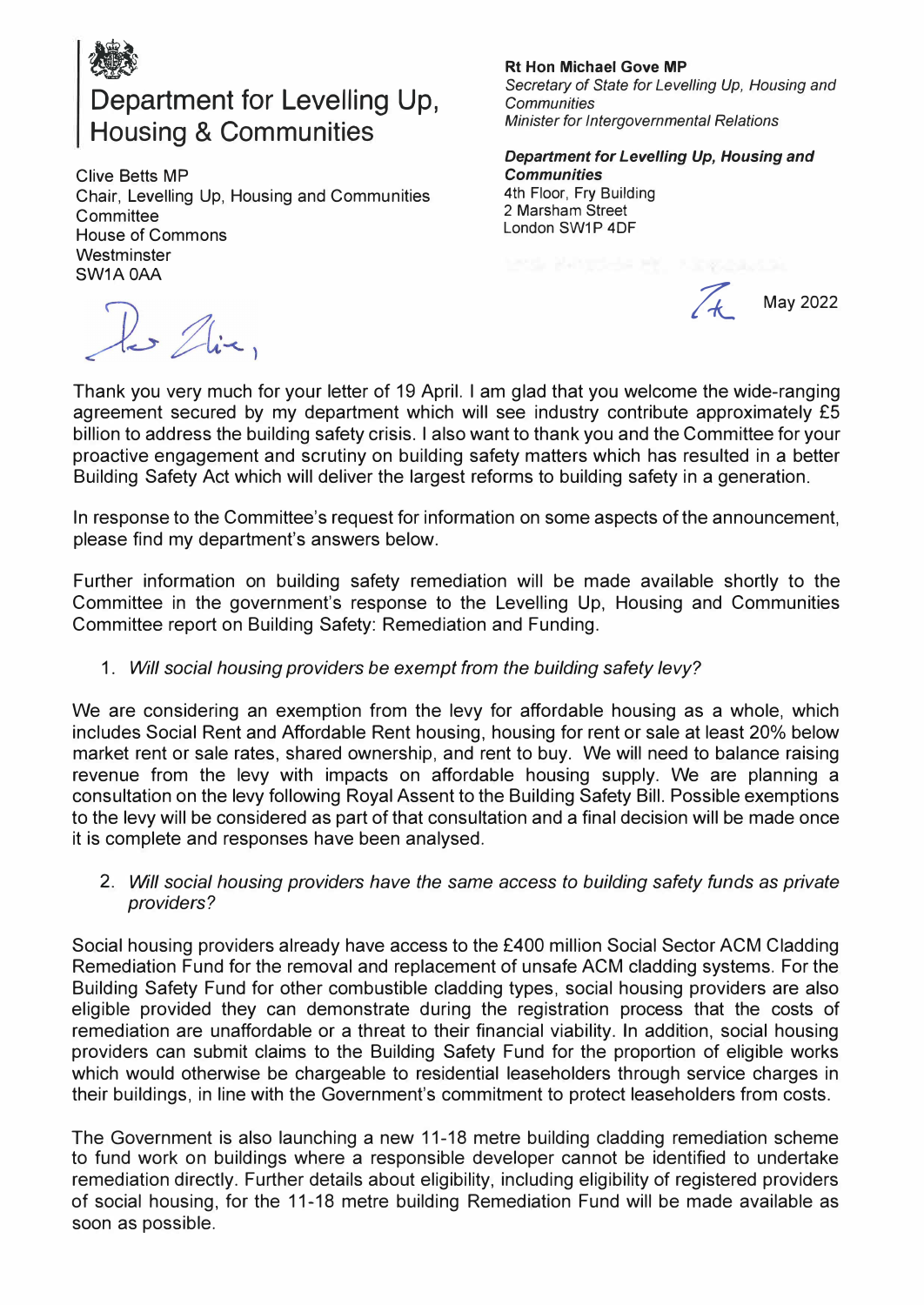## 3. *If not, please could you outline how the responsibilities of social housing providers and tenants differ from those of leaseholders*

The Building Safety Act guarantees that qualifying leaseholders (those living in their own homes or with up to three UK properties in total, in a building above 11 metres or with at least five storeys) will be protected from the costs of dealing with cladding defects. Social housing providers will not be permitted to pass on any costs to qualifying leaseholders for cladding defects.

The Act will also protect qualifying leaseholders from costs associated with non-cladding defects, including interim measures like waking watches. These protections apply equally to leaseholders of social housing providers. Social housing providers will not be permitted to pass on any non-cladding costs to qualifying leaseholders where they were the developer of the building, including where they were in a joint venture with a private developer. Otherwise, social housing providers will be permitted to recover strictly capped contributions from qualifying leaseholders - £10,000, or £15,000 in London, spread over ten years. Once the caps have been met, social housing providers will not be able to pass on any more costs to qualifying leaseholders.

It is not our expectation that social housing providers will have to fund the remediation of historical building safety defects on all of their buildings over 11 metres or with at least five storeys from their own resources. Many buildings will be remediated by responsible developers pursuant to the recent developers' pledge. Social housing providers can also draw on the various funds described above. And the Building Safety Act brings forward an ambitious toolkit of measures to allow providers to pursue those directly responsible for defects through the courts.

# Funding

# 4. *Is this committed £2 billion to remediate all buildings above 11m?*

Over 35 of the largest developers have now agreed to a pledge to undertake all necessary lifecritical fire-safety work on buildings above 11 metres which they had a role in developing or refurbishing over the past thirty years. Alongside this commitment, they have also agreed to refund money paid out by existing government remediation schemes to fix buildings that they originally developed and not to apply for further funding, so that this money can be used for other building safety remediation. We estimate these pledges to date to be worth over £2 billion (covering work on cladding and other necessary remediation work). You can find the developers' pledge letter and the list of developers who have signed the building safety repairs pledge on GOV.UK.

For the remaining buildings where a responsible developer cannot be identified, the Government is launching a new 11-18 metre building cladding remediation scheme. The new scheme will be funded by the Building Safety Levy, which can be charged on new residential buildings that require building control.

5. *Is the £2 billion to cover cladding issues only, or does it also include non-cladding issues?*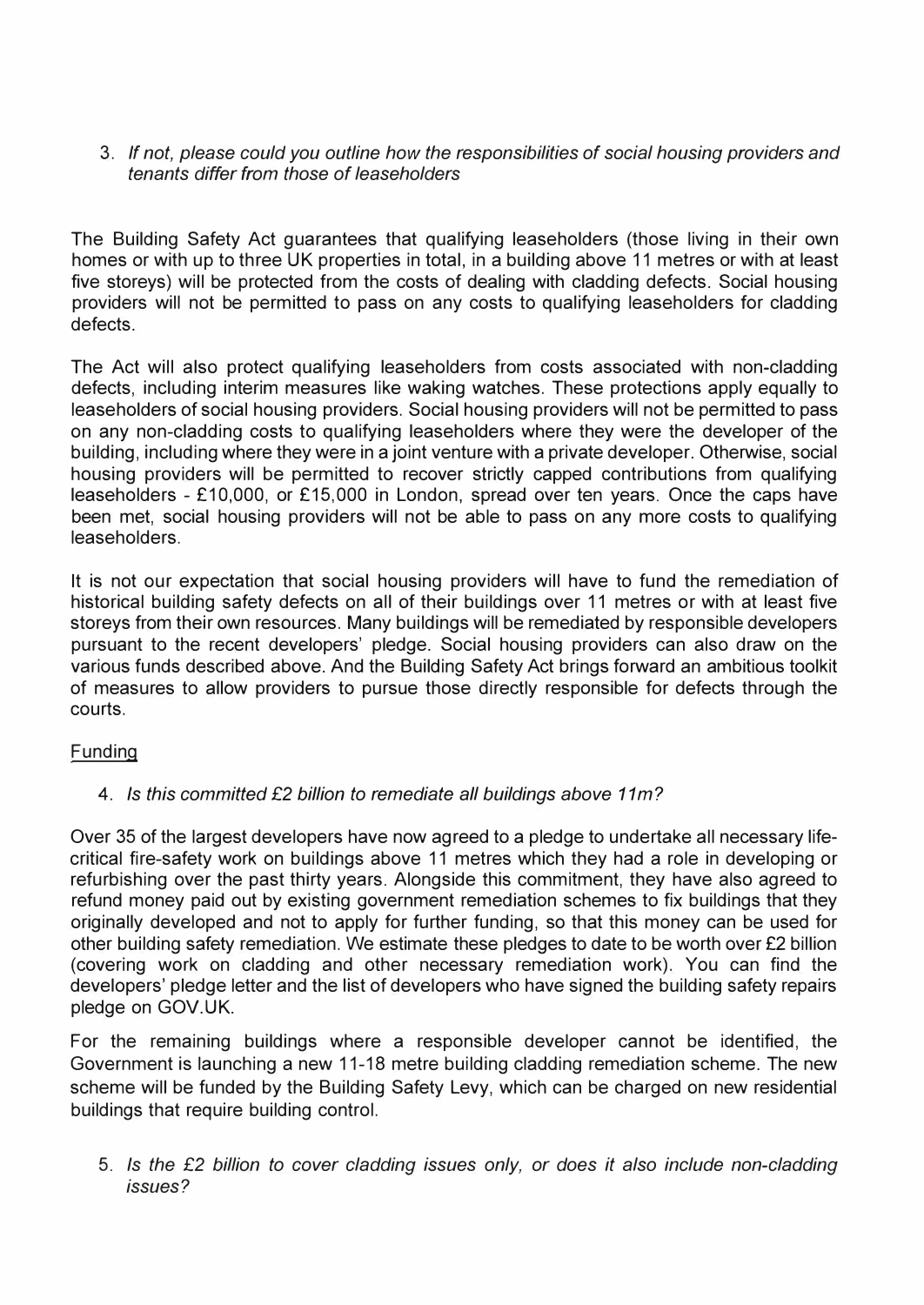Developers' commitment to address life-critical, fire-safety defects on buildings above 11 metres they had a role in developing or refurbishing over the past thirty years covers all such remediation, not just cladding issues.

# 6. *Is the £2 billion to include remediation of social housing blocks?*

The estimated £2 billion pledge from major developers will include the remediation of some social housing blocks. These are blocks where developers played a development role, and not merely a contracting role.

If the major homebuilder undertook work on a building above 11 metres under a design and build or other contract, i.e. they were contracted by the social housing provider, they are not liable to remediate that building as part of their pledge. The responsibility will therefore lie with the social housing provider, as the developer of the housing. It will of course be up to the social housing provider to seek recourse against the contractor via any civil law claims at its disposal. As per our answer to question 2, they are also able to draw on the ACM Cladding Remediation Fund and the Building Safety Fund for buildings of 18 metres and above where their financial viability would otherwise be jeopardised. Further details about the eligibility of registered providers of social housing for the 11-18 metre building cladding remediation scheme will be made available as soon as possible.

# 7. *As* a *result of this announcement, how much does the Government expect developers to reimburse to the Building Safety Fund?*

Over 35 of the largest developers have agreed to refund money paid out by existing government remediation schemes to fix buildings that they originally developed and to not apply for further funding, so that this money can be used for other building safety remediation. We estimate this commitment to be worth £1 billion, that is, roughly half of the estimated £2 billion value of the developers' pledges.

8. *When the Building Safety Levy was announced last year, it was projected to raise £2bn over 10 years. Is this further £3 billion additional to that £2 billion?*

The Residential Property Developers Tax, which was announced in 2021, is a 4% tax on the largest most profitable developers and is expected to raise at least £2 billion over ten years to help pay for building safety remediation.

The Building Safety Levy is not the same thing as the Residential Property Developers Tax, and April 2022 is the first time we announced how much funding it is projected to raise. The Building Safety Levy has been expanded since it was first introduced in the Building Safety Bill to allow it to be charged on all new residential buildings that require building control. The levy will be charged as part of the building control process and will raise the necessary funds to address the remaining cladding issues on 11-18m buildings. We currently estimate a need to raise £3 billion over ten years from the Building Safety Levy.

9. *Will the money raised through the Building Safety Levy pay for non-cladding issues as well as cladding issues?*

The Building Safety Levy will raise the necessary funds to address cladding issues in 11-18 metre buildings requiring cladding remediation that are not covered by developers' pledges.